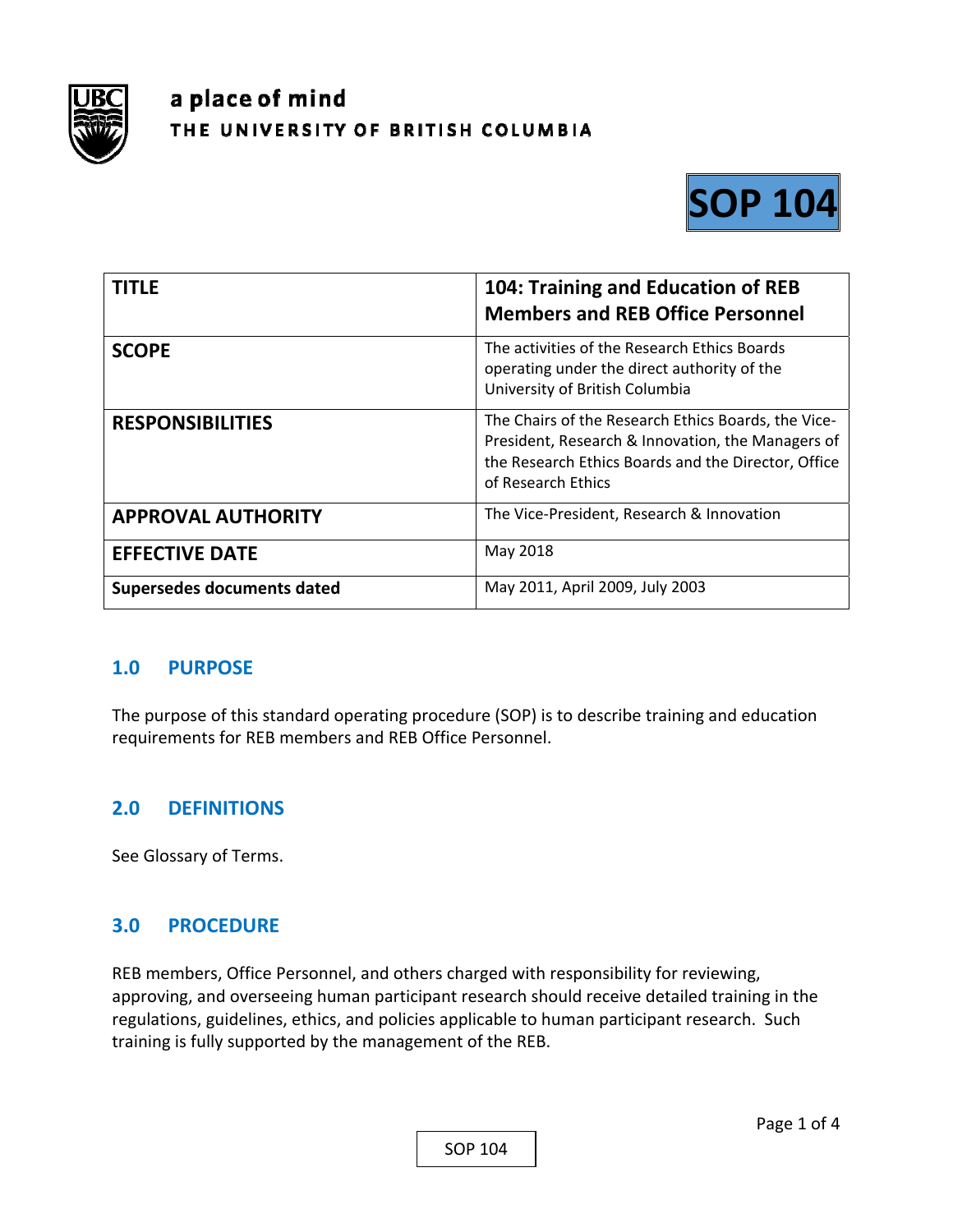Adequate training of REB members and REB Office Personnel is critical if the REB is to fulfill its mandate to protect the rights and welfare of research participants.

## **4.0 SPECIFIC POLICIES**

## **4.1 Training and Education – REB Members**

- **4.1.1**  Members of the REB who are overseeing research on human participants will receive initial and ongoing training regarding the responsible review and oversight of research and the policies and procedures that accompany such activities<sup>1</sup>;
- **4.1.2**  The REB Managers, in consultation with the Director, Office of Research Ethics and the REB Chairs, establish the educational and training requirements for REB members who review biomedical and behavioural research. Initial and ongoing training for REB members is provided and documented by the REB Managers;
- **4.1.3** The REB Chair will receive additional training in areas germane to his/her additional responsibilities;
- **4.1.4** New REB members will receive an orientation before beginning their formal duties. REB members are required to complete the TCPS2 online tutorial or equivalent, and are expected to participate in the orientation process which may include, but is not limited to:
	- Background on the REB (e.g., Terms of Reference, governance structure, annual reports, process flowchart),
	- Policies and Procedures (e.g., relevant SOPs and associated forms, consent form template, reviewer checklist),
	- Member information (e.g., meeting schedule, membership list, information and guidelines for members, reviewer guide),
	- Regulatory and guidance documents,
	- Other member-specific information (e.g., copy of signed confidentiality and conflict of interest agreement, membership appointment letter),
	- Resource information (e.g., list of training and education references, relevant articles, etc.);
- **4.1.5** As part of their orientation, new REB members will be offered the opportunity to observe at least one REB meeting prior to commencing their REB member duties;
- **4.1.6** Ongoing ethics education in areas germane to the REB members' responsibilities may be provided at REB meetings;
- **4.1.7** New or revised policies and SOPs will be disseminated to the REB members;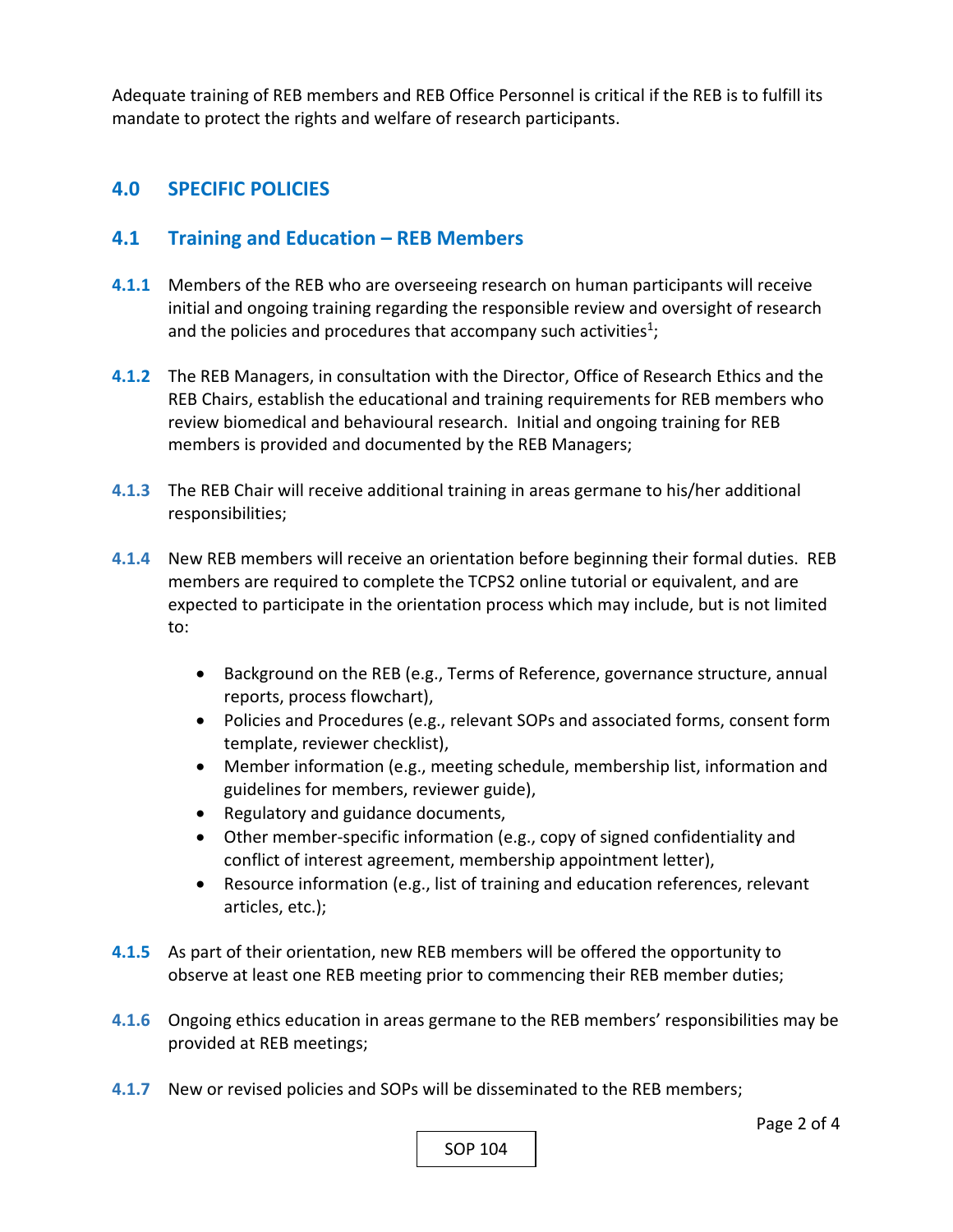- **4.1.8**  REB members will be encouraged to attend workshops and other educational opportunities focused on REB functions. UBC and/or the relevant health authority or research institute will support such activities to the extent possible and as appropriate to the responsibilities of REB members. Conference attendance is based on availability of funding and other practical considerations (e.g. timing, conference location);
- **4.1.9** REB members are encouraged to engage in self-directed learning in research ethics and in the conduct of research to enhance their ability to fulfill their responsibilities.

## **4.2 Training and Education – REB Office Personnel**

- **4.2.1** REB Office Personnel who are overseeing research on human participants will receive initial and ongoing training regarding the responsible review and oversight of research and the policies and procedures that accompany such activities<sup>2</sup>;
- **4.2.2** The REB Managers, in consultation with the Director, Office of Research Ethics, establish the educational and training requirements for REB Office Personnel and others who perform related administrative duties. Initial and ongoing training for REB Office Personnel is provided and documented by the REB Managers;
- **4.2.3** New REB Office Personnel will receive an orientation package. Before commencing their official duties in the REB office, REB Office Personnel are expected to read and become familiar with the information;
- **4.2.4** New REB Office Personnel are required to complete the TCPS online tutorial or equivalent, and are encouraged to complete additional ongoing relevant education and training in research ethics and in the conduct of research;
- **4.2.5**  REB Office Personnel will receive initial and continuing training in the areas germane to their responsibilities;
- **4.2.6** New or revised policies and SOPs will be disseminated to the REB Office Personnel;
- **4.2.7**  REB Office Personnel will be encouraged to attend workshops and other educational opportunities focused on REB functions. UBC and/or the relevant health authority or research institute will support such activities to the extent possible and as appropriate to the responsibilities of REB Office Personnel.Conference attendance is based on availability of funding and other practical considerations (e.g. workload, staffing, conference location);